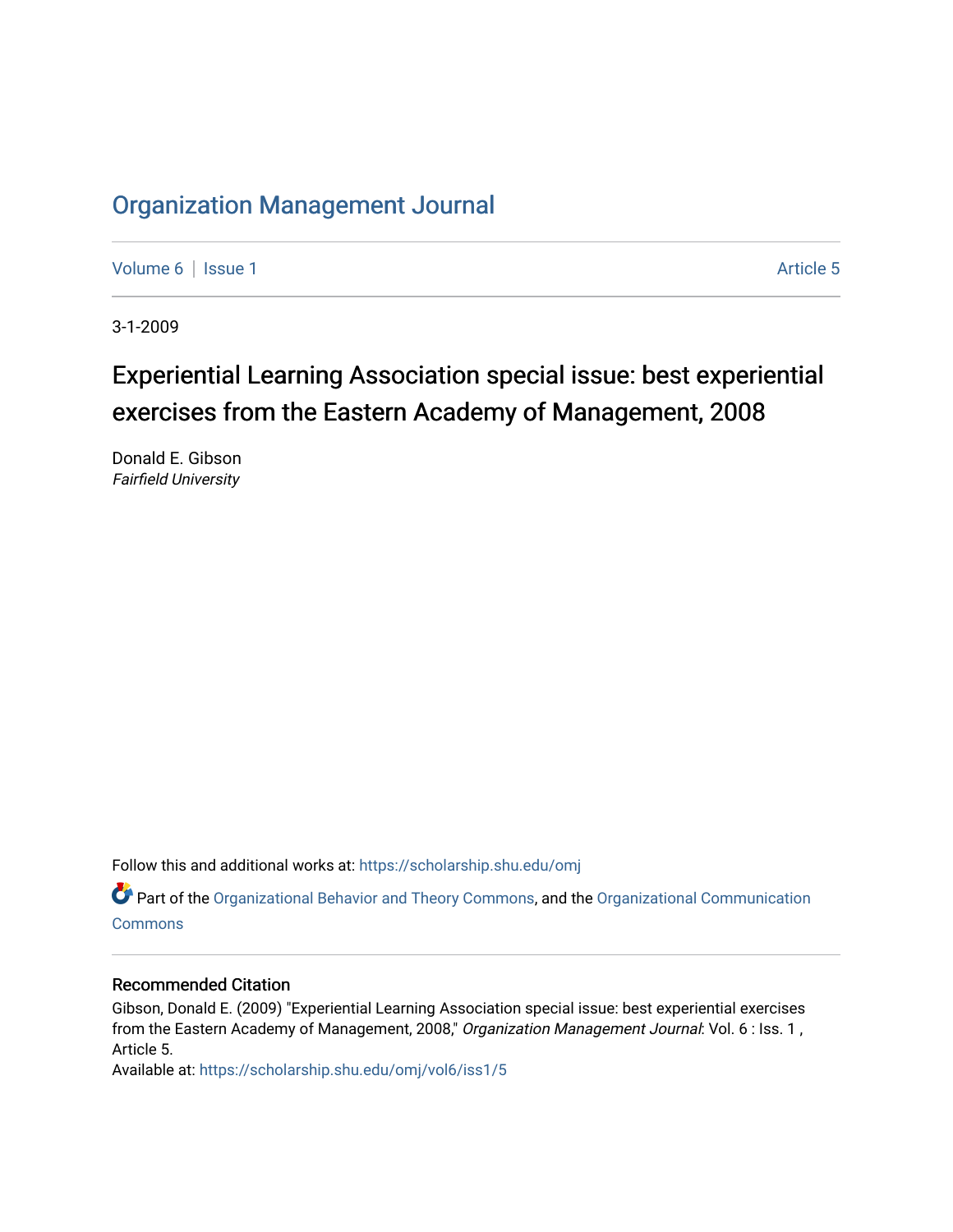# Experiential Learning Association special issue: best experiential exercises from the Eastern Academy of Management, 2008

#### Donald E Gibson

Fairfield University, Fairfield, USA

Organization Management Journal (2009) 6, 21–22. doi:10.1057/omj.2009.5



Organization Management **Iournal** 

It is widely known by denizens of the Eastern Academy of Management (EAM) annual conferences that the most fun can be had at the Experiential Learning Association's (ELA) sessions. Unlike the academic sessions – certainly worthy in their own quest to display cutting-edge advances in theoretical and empirical work in management – the ELA sessions insist that presenters involve participants in their presentation; it is not enough to describe or analyze an exercise, it must be lived and felt. In this issue we present two experiential exercises that were nominated as ''Best'' in class by reviewers for the 45th EAM conference, held in Washington, DC, May 14–17, 2008. We received 21 submissions of experiential exercises to this conference, accepted 19 for presentation, and among those 19, selected these two as the best in terms of their ''potential to make a solid impact in the classroom,'' and to ''provide students with a meaningful learning experience'' according to the criteria provided to the Best Experiential Exercise reviewers. The theme of the 2008 EAM conference was ''The Power of One, The Power of Many,'' emphasizing the degree to which, in organizations as in our world one person, who is able to tap into the needs and desires and ethical outlook of many, can have surprising influence.

As those of you who have attended the ''Best Experiential Exercise'' sessions at EAM well know, the competition can be intense. As noted, presenters do not just discuss how they would implement their exercises in the abstract; they actively enlist conference attendees as full exercise participants. Then, three judges (present in the room but unknown to the presenters) choose the best of the nominated exercises. In the session for 2008, approximately 35 participants participated in the Best Experiential Exercise session.

In 2008, the two best exercises selected were, ''Demonstrating the Challenges of Behaving with Emotional Intelligence in a Team Setting: An On-line/On-ground Experiential Exercise'' by William P. Ferris; and ''Aquarius Advertising Revisited: A Case Becomes an Experience'' by Krstin Backhaus. It is important to note that these best exercises are chosen both on the basis of the exercise as presented at the conference and on the effectiveness of the paper